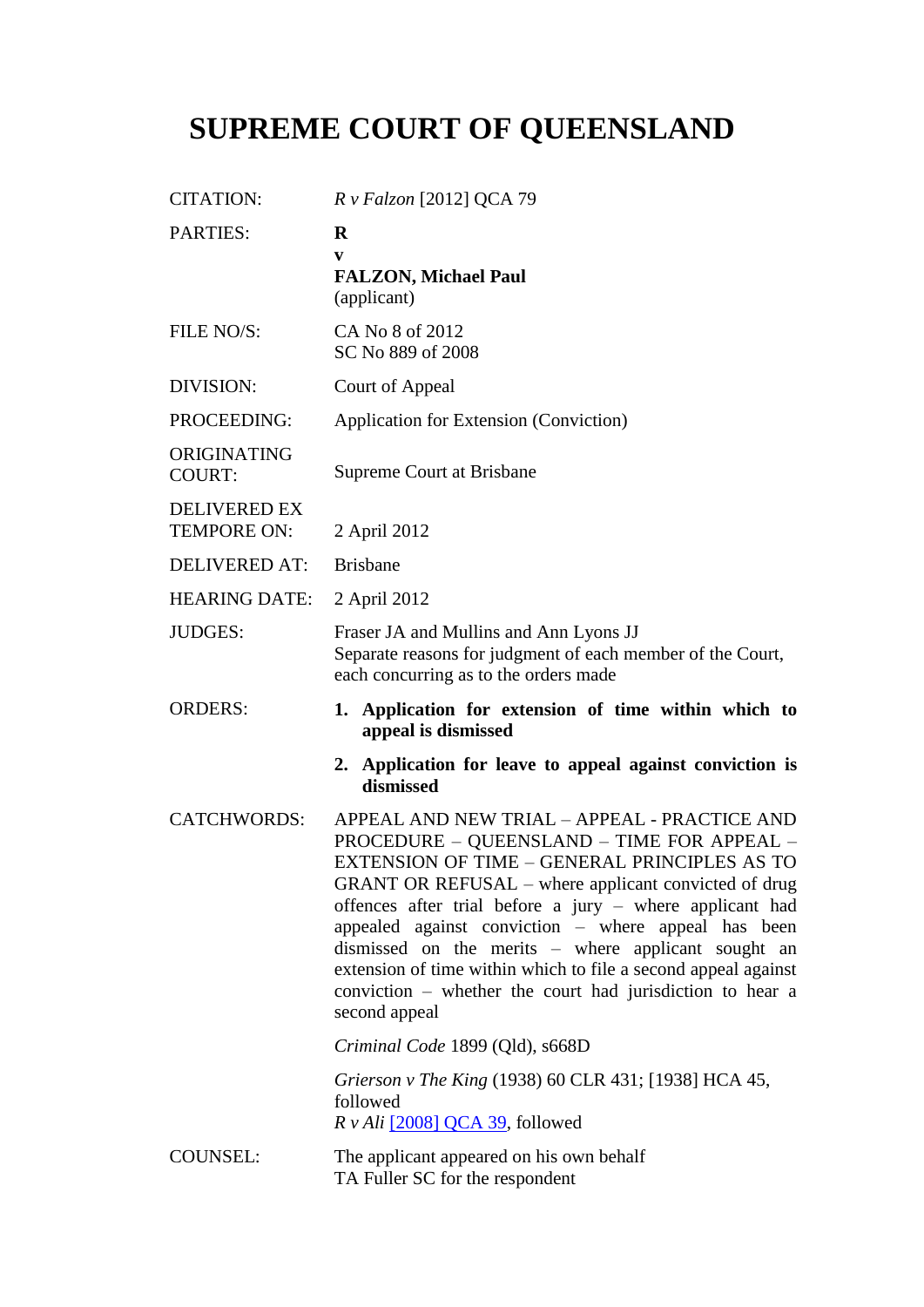## SOLICITORS: The applicant appeared on his own behalf Director of Public Prosecutions (Queensland) for the respondent

**MULLINS J:** The applicant, Mr Falzon, was convicted on 16 March 2009 after trial before a jury of one count of trafficking in dangerous drugs, one count of production of methylamphetamine with a circumstance of aggravation and one count of production of methylamphetamine.

His appeal against conviction was heard by this Court and dismissed on the merits on 18 December 2009: *R v Falzon* [2009] QCA 393. A summary of the evidence at the trial is found in those reasons.

On 9 January 2012 the applicant filed an application for extension of time within which to appeal against conviction and an application for leave to appeal against conviction. The grounds for seeking the extension are that the applicant seeks to adduce evidence that was not adduced at the trial, which the applicant claims will challenge the evidence of the two main prosecution witnesses who were indemnified witnesses.

The applicant also seeks to adduce evidence from an expert accountant who had prepared a forensic accounting report for the purpose of the trial, but was not called on the applicant's behalf at the trial.

Although the applicant now asserts that his counsel, who appeared on his appeal against conviction that was heard in 2009, pursued irrelevant grounds the reasons of the Court of Appeal make it abundantly clear that the applicant's appeal against conviction was disposed of on the merits.

The jurisdiction of the Court to deal with an appeal against conviction is statutory. See section 668D(1) of the *Criminal Code* 1899. It has long been settled that a second appeal